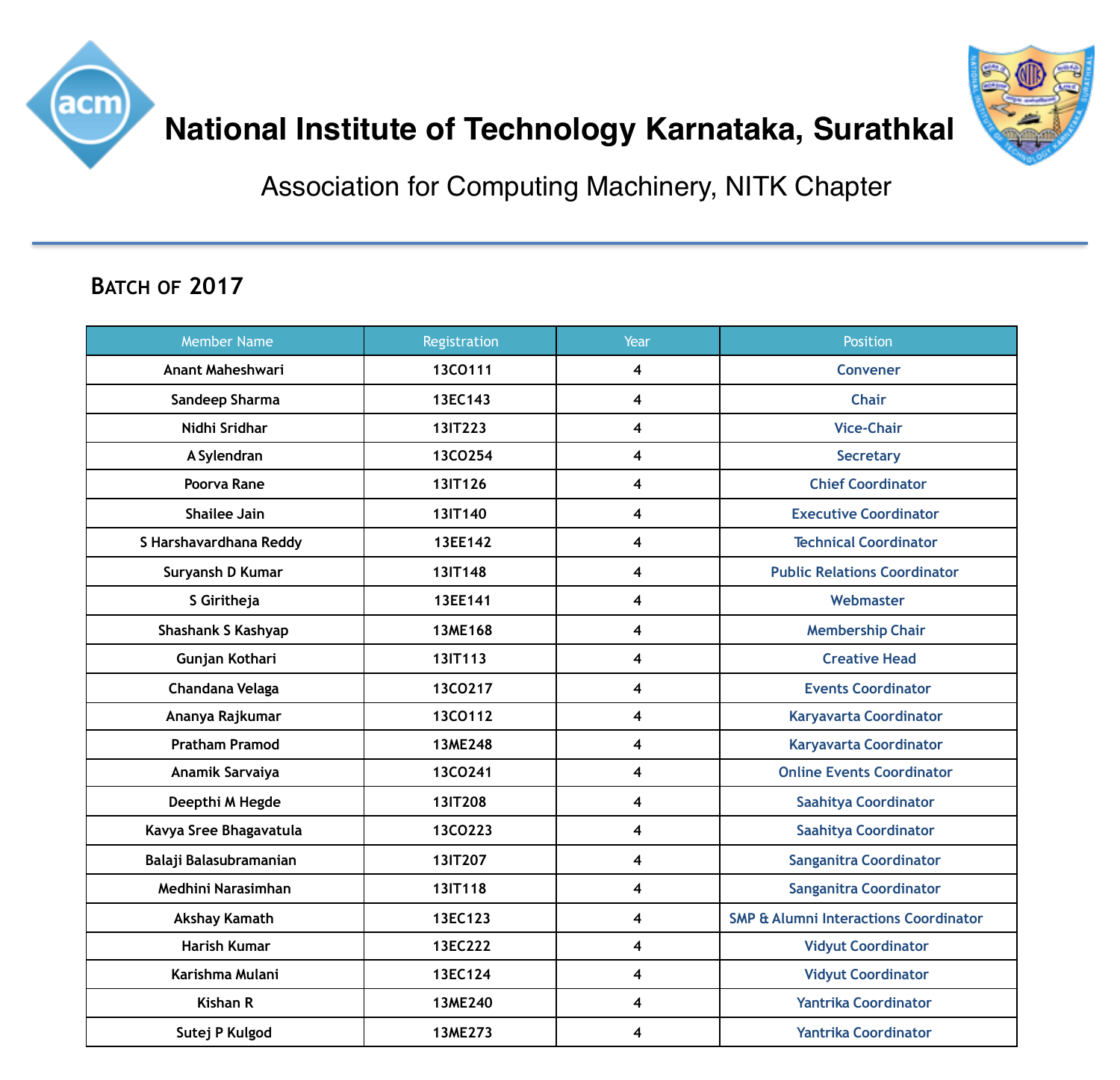| <b>Arvind Satish</b>       | 13ME219       | 4                       | Member |
|----------------------------|---------------|-------------------------|--------|
| Billa Sri Surya Vamshi     | 13CO116       | $\overline{\mathbf{4}}$ | Member |
| Divya Venkat               | 13IT112       | $\overline{\mathbf{4}}$ | Member |
| Harikrishnan Radhakrishnan | 13ME230       | 4                       | Member |
| Jaitirth Anthony Jacob     | 13CO125       | $\overline{\mathbf{4}}$ | Member |
| Kartik Samtani             | 13EC155       | 4                       | Member |
| Keerthi Selvan             | 13ME244       | 4                       | Member |
| Mounica Sanapala           | 13IT234       | 4                       | Member |
| Namrata Nadagouda          | 13EE230       | $\overline{\mathbf{4}}$ | Member |
| <b>Naresh Choudhary</b>    | 13IT222       | $\overline{\mathbf{4}}$ | Member |
| <b>Nikhil Karve</b>        | 13IT224       | $\overline{\mathbf{4}}$ | Member |
| Raghavendra M Dani         | 13IT231       | $\overline{\mathbf{4}}$ | Member |
| Sagarika Barman            | 13EC141       | 4                       | Member |
| Sudarshan S K              | 13CO146       | $\overline{\mathbf{4}}$ | Member |
| <b>Vaishakh K</b>          | 13IT149       | 4                       | Member |
| <b>Vashist</b>             | <b>13CH20</b> | $\overline{\mathbf{4}}$ | Member |
| <b>Vishwas Shashidhar</b>  | 13EE255       | $\overline{\mathbf{4}}$ | Member |
| <b>Kautuk Patil</b>        | 13EC125       | $\overline{\mathbf{4}}$ | Member |
| <b>Shasank Hegde</b>       | 13EE224       | 4                       | Member |
| <b>Akshay Gurudutt</b>     | 13ME206       | 4                       | Member |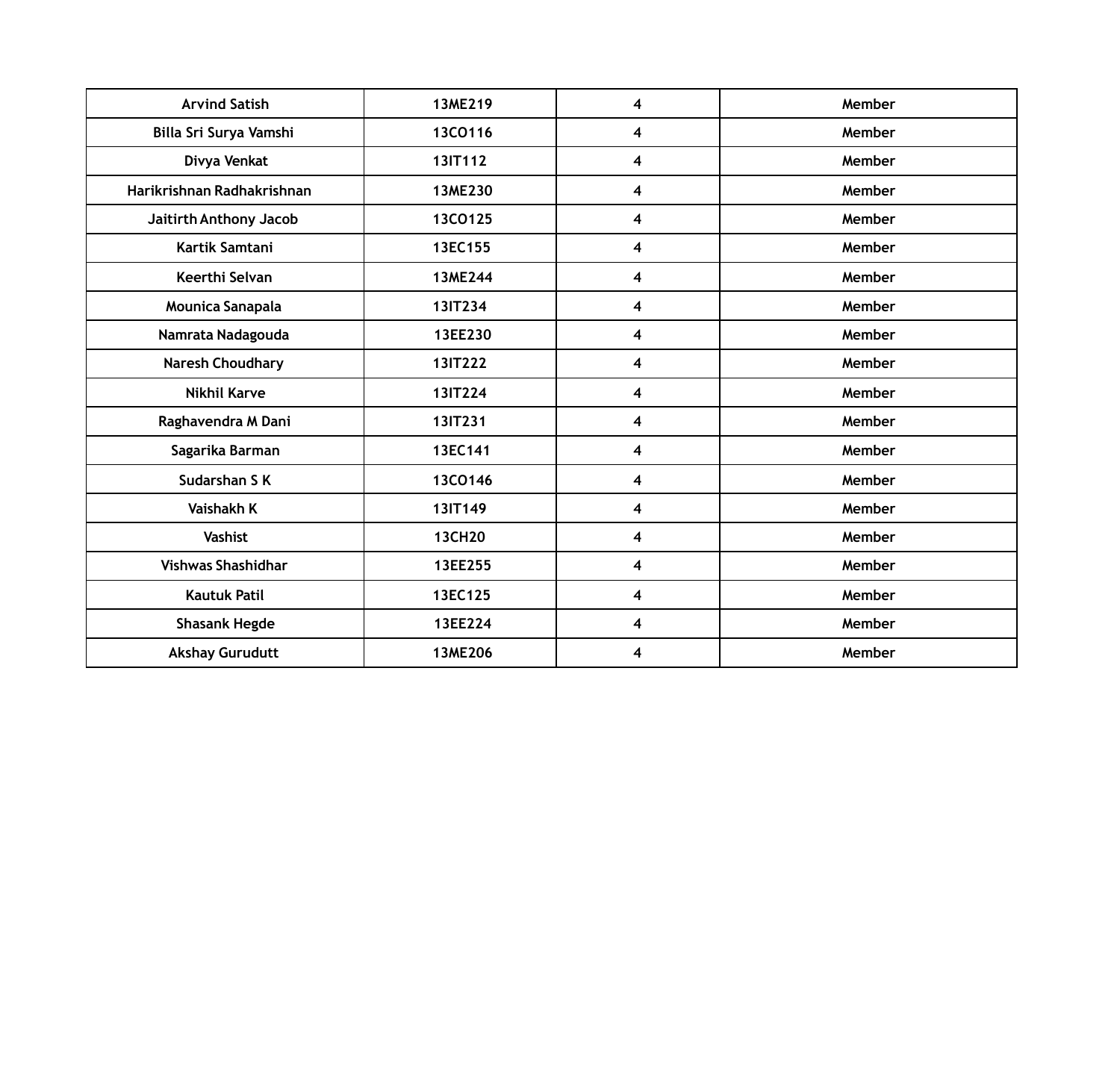## **BATCH OF 2018**

| <b>Member Name</b>                | Registration  | Year                    | <b>Position</b>                       |
|-----------------------------------|---------------|-------------------------|---------------------------------------|
| Sneha Jhaveri                     | 14IT143       | $\overline{\mathbf{3}}$ | <b>Treasurer</b>                      |
| <b>Chandana NT</b>                | 14CO112       | 3                       | <b>Social Initiatives Coordinator</b> |
| Narnedra Shivaraman               | 14EC242       | $\overline{\mathbf{3}}$ | <b>Social Initiatives Coordinator</b> |
| Aishwarya Garlapati               | 14CO213       | 3                       | Member                                |
| Amogha Udupa                      | 14IT204       | 3                       | Member                                |
| <b>Anand PA</b>                   | 14EC207       | 3                       | Member                                |
| Anusha R                          | 14EE109       | 3                       | Member                                |
| Aparna Joshi                      | 14CO207       | 3                       | Member                                |
| Asavari Limaye                    | 14CO108       | $\overline{\mathbf{3}}$ | Member                                |
| <b>Bhat Aditya Sampath</b>        | 14IT209       | 3                       | Member                                |
| <b>C Gautam Dev Chowdary</b>      | 14EE208       | 3                       | Member                                |
| <b>Deepak Srikanth</b>            | 14CO208       | 3                       | Member                                |
| Deepti Bharadwaj                  | 14EE115       | 3                       | Member                                |
| Dhanashri Deshpande               | 14EC119       | 3                       | Member                                |
| Dhiraj Bhatka k                   | 14IT110       | 3                       | Member                                |
| Digvijay Singh Rathore            | 14ME119       | $\overline{\mathbf{3}}$ | Member                                |
| Haritha Naidu M                   | <b>14CH18</b> | 3                       | Member                                |
| <b>Harsh Lara</b>                 | 14CO215       | 3                       | Member                                |
| Janani Swaminathan                | 14ME231       | 3                       | Member                                |
| <b>Kushal Gowda</b>               | 14CO221       | 3                       | Member                                |
| <b>Likith D Naik</b>              | 14ME138       | $\overline{\mathbf{3}}$ | Member                                |
| <b>Madhukar K</b>                 | 14CO222       | $\overline{\mathbf{3}}$ | Member                                |
| <b>Matthew George Kallarackal</b> | 14CO225       | $\overline{\mathbf{3}}$ | Member                                |
| <b>Mohammed Ameen</b>             | 14EE225       | 3                       | Member                                |
| N V R Ananth                      | 14EE133       | 3                       | Member                                |
| <b>Nabinder Nath</b>              | 14EC153       | $\overline{\mathbf{3}}$ | Member                                |
| Neeharika Shetty                  | <b>14MT34</b> | $\overline{\mathbf{3}}$ | Member                                |
| Pankaj Gavit                      | 14CO219       | $\overline{\mathbf{3}}$ | Member                                |
| Pradhu Madipalli                  | 14EC127       | 3                       | Member                                |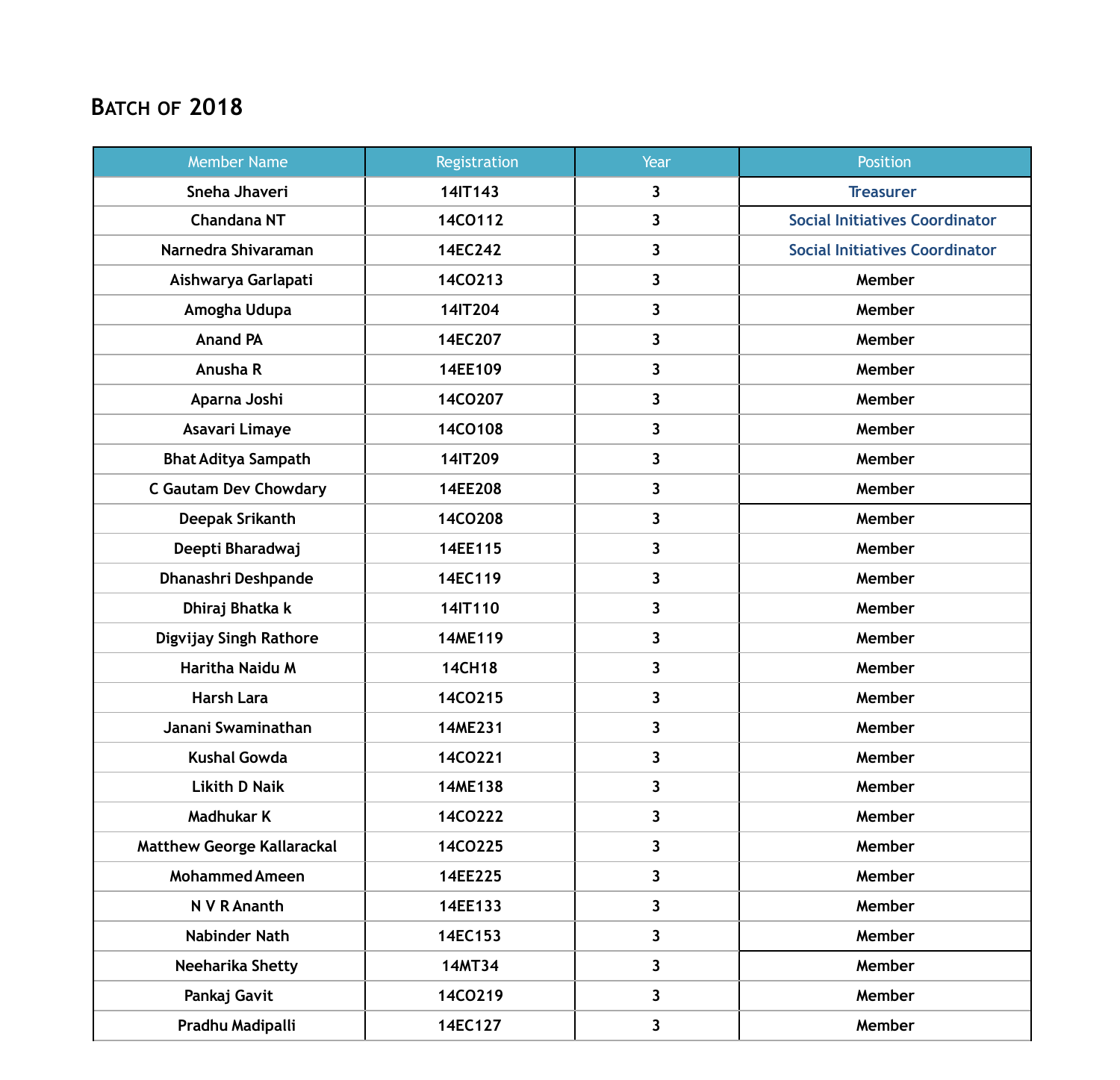| <b>Pranav Prasad</b>       | 14EC136       | $\overline{\mathbf{3}}$ | Member |
|----------------------------|---------------|-------------------------|--------|
| R Chetan Jaydeep           | 14IT235       | $\mathbf{3}$            | Member |
| <b>Rakshith</b>            | 14MT11        | $\mathbf{3}$            | Member |
| <b>Rohan Chetan Thanki</b> | 14EC142       | 3                       | Member |
| Roshan                     | 14ME160       | 3                       | Member |
| S Suhas                    | 14ME261       | 3                       | Member |
| <b>Saamarth Singh</b>      | 14CH39        | 3                       | Member |
| Sabari Ram                 | 14EE145       | $\mathbf{3}$            | Member |
| Sahitya Penmetsa           | <b>14CH30</b> | $\mathbf{3}$            | Member |
| Sanket Jugade              | 14ME232       | $\mathbf{3}$            | Member |
| Sharath M G                | 14ME281       | 3                       | Member |
| <b>Shashank Dar</b>        | 14EC111       | 3                       | Member |
| <b>Sheetal Pasam</b>       | 14ME166       | $\overline{\mathbf{3}}$ | Member |
| Snigdh Manasvi             | 14CO146       | $\mathbf{3}$            | Member |
| Sripad D Vantmuri          | 14ME265       | $\mathbf{3}$            | Member |
| <b>Suhas S</b>             | 14ME170       | 3                       | Member |
| <b>Sumant R Morab</b>      | 14ME171       | 3                       | Member |
| <b>Swapneel Napahade</b>   | 14ME145       | 3                       | Member |
| <b>T</b> Subramaniam       | 14CO245       | 3                       | Member |
| <b>U Chinthan Maiya</b>    | 14CO247       | 3                       | Member |
| <b>Vaibhav Arcot</b>       | 14IT148       | $\mathbf{3}$            | Member |
| Vaibhavi Pai               | 14CO249       | $\mathbf{3}$            | Member |
| <b>Venkatesh Choubey</b>   | 14EC255       | $\mathbf{3}$            | Member |
| <b>Vishak P</b>            | 14IT249       | $\mathbf{3}$            | Member |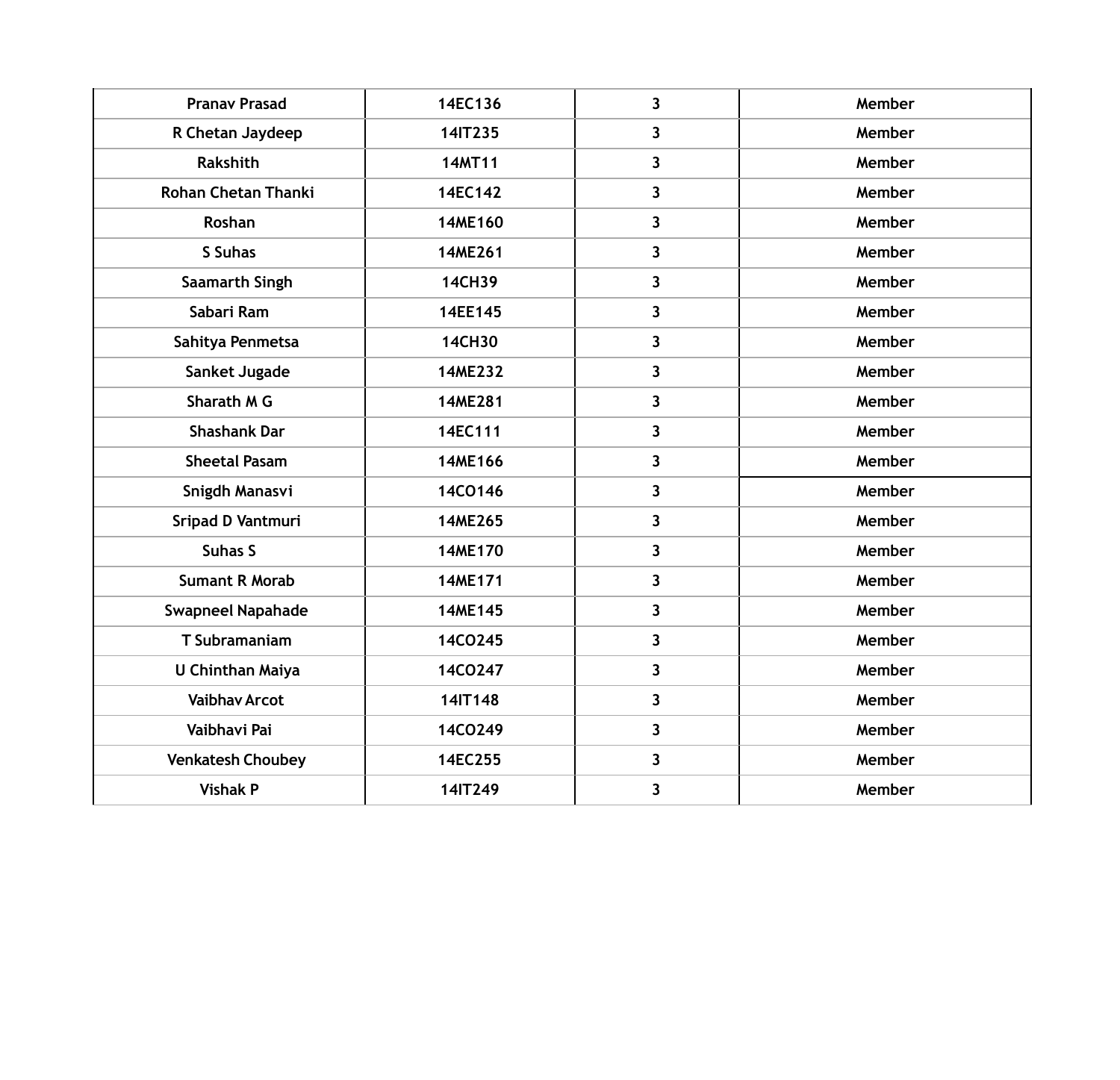## **BATCH OF 2019**

| <b>Member Name</b>             | Registration   | Year           | Position |
|--------------------------------|----------------|----------------|----------|
| <b>Adithya S Kamath</b>        | 15CO103        | $\mathbf{2}$   | Member   |
| <b>Aditya Bisht</b>            | 15CO104        | $\mathbf{2}$   | Member   |
| <b>Ahraz Asad</b>              | 15EE203        | $\overline{2}$ | Member   |
| Akshay Ajay Moolya             | <b>15CH04</b>  | $\overline{2}$ | Member   |
| <b>Akshat Diwedi</b>           | 15ME105        | $\mathbf{2}$   | Member   |
| Amartya Gupta                  | 15ME108        | $\overline{2}$ | Member   |
| Aniket.S.Ahire                 | 15ME203        | $\mathbf{2}$   | Member   |
| <b>Anishcharith C Bhandary</b> | 15CO108        | $\mathbf{2}$   | Member   |
| Aparna Menon                   | 15IT152        | $\overline{2}$ | Member   |
| <b>Aravind Menon</b>           | <b>15ME214</b> | $\mathbf{2}$   | Member   |
| <b>Arvind Kumar</b>            | 15EC106        | $\mathbf{2}$   | Member   |
| <b>Atharva Deo</b>             | 15ME118        | $\overline{2}$ | Member   |
| Azif Pulliyil Hidayath         | <b>15ME120</b> | $\overline{2}$ | Member   |
| Bavisetti Sai Kumar            | 15ME216        | $\overline{2}$ | Member   |
| <b>Chirag Bandigedi</b>        | 15ME123        | $\mathbf{2}$   | Member   |
| <b>CVS Praneeth</b>            | 15EE110        | $\mathbf{2}$   | Member   |
| <b>Derik Clive R</b>           | 15CO213        | $\mathbf{2}$   | Member   |
| <b>Dhruv Warrior</b>           | <b>15ME218</b> | $\overline{2}$ | Member   |
| Divyasree D Pai T              | 15EE216        | $\mathbf{2}$   | Member   |
| Fathima Shakir                 | 15EC115        | $2^{\circ}$    | Member   |
| <b>G S Sathwik</b>             | 15EC116        | $\overline{2}$ | Member   |
| <b>Gaurab Raut</b>             | <b>15ME182</b> | $\overline{2}$ | Member   |
| <b>George Pius Kuriakose</b>   | 15ME223        | $\overline{2}$ | Member   |
| <b>Hitesh S</b>                | 15EC121        | $\overline{2}$ | Member   |
| <b>Hrishikesh Thakkar</b>      | 15IT120        | $2^{\circ}$    | Member   |
| Jayanth Putta                  | 15EC122        | $\mathbf{2}$   | Member   |
| K.Rajath.Bhatt                 | 15EE121        | $\overline{2}$ | Member   |
| Kapil Bharath                  | 15ME230        | $\overline{2}$ | Member   |
| Lavanya                        | 15EC222        | $\mathbf{2}$   | Member   |